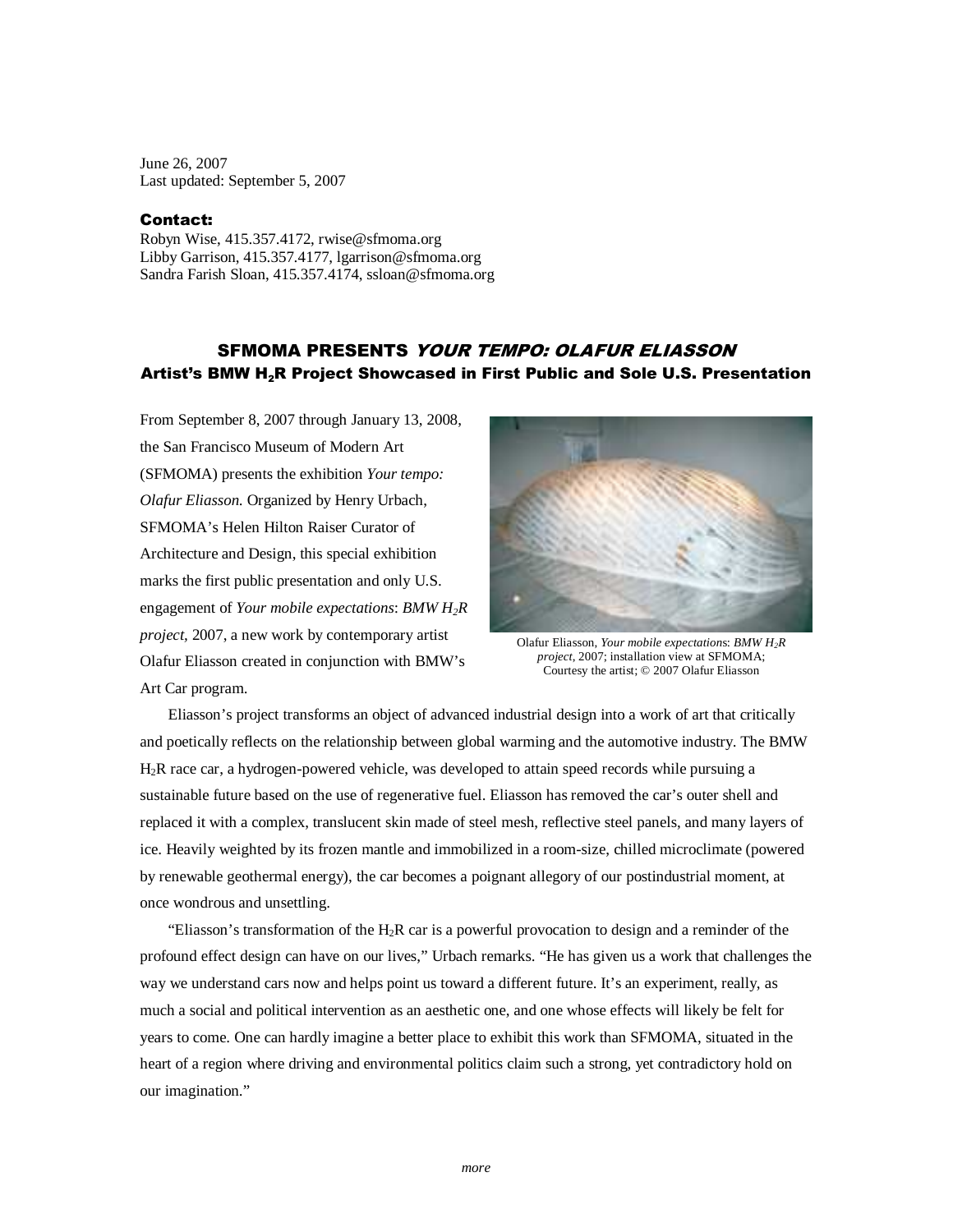Eliasson's life-size steel-and-ice-covered automobile, like his overall body of work, evokes multiple associations. First, it reflects the artist's long-standing interest in natural phenomena and the sense of dislocation and awe they can inspire. In this context, the ice also draws our attention to hydrogen, which liquefies and becomes fuel-ready at sub-zero temperatures, as well as to the fuel's only byproduct: water. Moreover, the ice challenges viewers to think about the planet's disappearing polar regions, the glaciers and ice caps now threatened by global warming.

"Our movement in space implies friction: not only wind resistance, but also social, physical, and political frictions," Eliasson comments. "Thus, movement has consequences for self-perception and the way we engage with the world. One can look at the body as a mobile vessel or a vehicle that changes the parameters of time and space. In driving a car, one obviously also negotiates the way time-space is constructed. What I find so interesting in the research on movement and environmentally sustainable energy is the fact that it enhances our sense of responsibility in how we as individuals navigate in a world defined by plurality and polyphony."

Widely heralded as one of the most important artists of his generation, Eliasson nimbly merges art, science, and natural phenomena to create multisensory experiences that engage the viewer as an active participant. Born in Denmark in 1967 to Icelandic parents, he is best known for his alluring, site-specific installations that harness optical cognition and recontextualize meteorological elements such as light, wind, temperature, and especially water, in all its various stages. He electrified the art world in 2003 with *The weather project*—a gigantic artificial sun installed inside the Turbine Hall of London's Tate Modern. Made primarily with light, mirrors, and mist, the immersive environment provided a highly sensory experience that few museumgoers are likely to forget. For some 15 years, in fact, Eliasson has been making similarly innovative works on a variety of scales. From indoor rainbows to backward-flowing waterfalls to walk-in kaleidoscopes, his uniquely participatory works examine the boundary between the organic and the artificial. At once extraordinary and familiar, Eliasson's art is intentionally simple in construction but thrilling to behold, sparking profound, visceral reactions intended to heighten one's experience of the everyday.

After more than two years in development, and many form studies and technical experiments, *Your mobile expectations*: *BMW H2R project* will have its official public debut at SFMOMA. The piece will be constructed on-site inside an 800-square-foot custom-made cooling unit in SFMOMA's architecture and design galleries that will preserve the car's icy skin. Fitted with Eliasson's steel-mesh and reflective-steel covering, the stripped-down car frame will be sprayed with 260 gallons of water over the course of several days to gradually create layers of ice (amounting to nearly two tons). Lit from within and glowing in its frozen atmosphere, the resultant work measures more than 4 feet high, 18 feet long, and 7 feet wide. Viewers enter the environment in limited numbers to enjoy an intimate, immersive, and social engagement with the artwork—a fundamental aspect of Eliasson's art.

 "The work is so much about an experience," Urbach continues. "You go into a cold space with a small group, almost like a little expedition. There you encounter something you've never seen before that is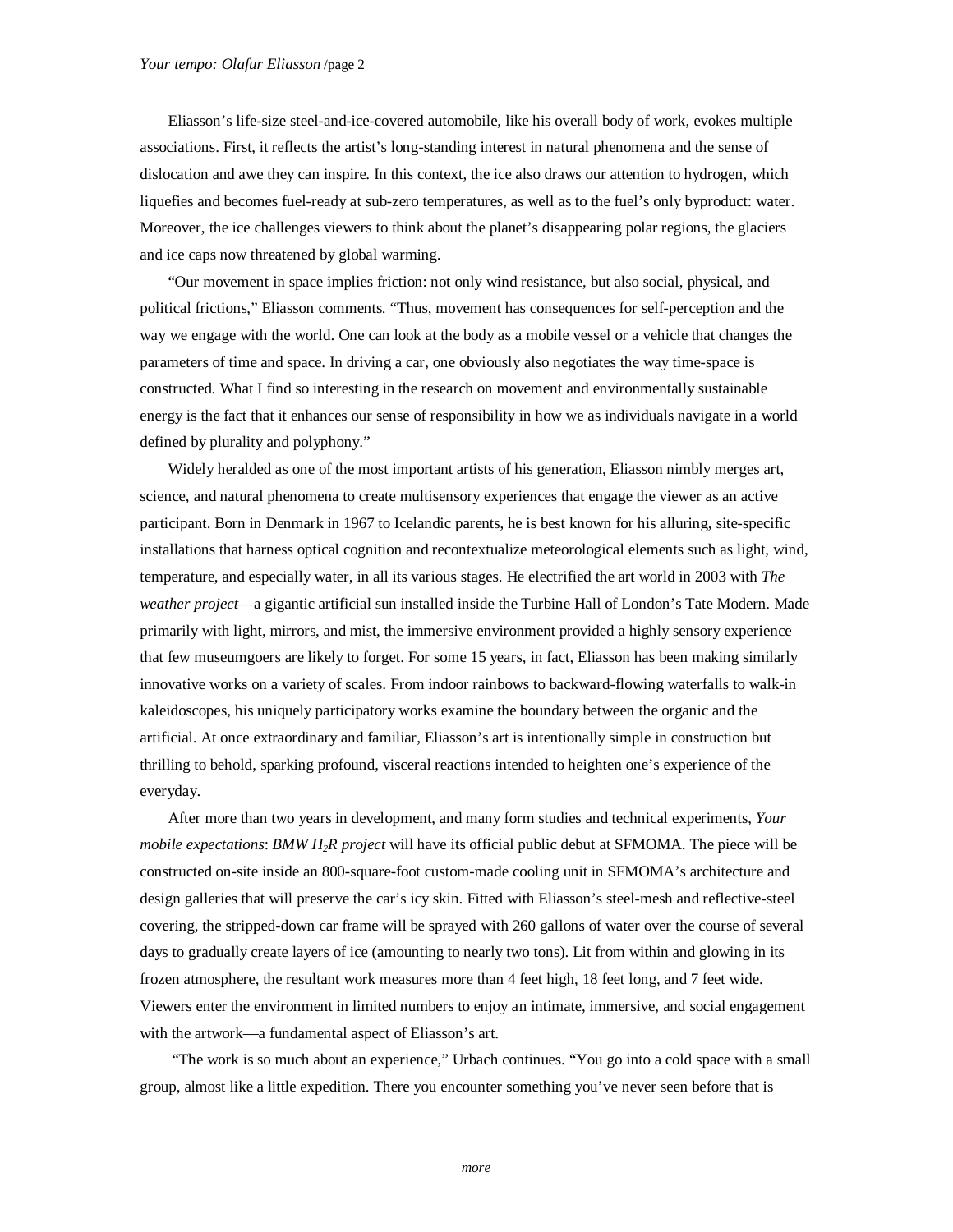completely magical. At the same time, it's a serious and trenchant critique that leaves one with plenty to think about."

In an effort to mitigate the exhibition's carbon footprint, SFMOMA has partnered with Constellation NewEnergy to supply the presentation with regional, renewable energy. The cooling unit that houses *Your mobile expectations: BMW H2R project* will be fully powered by energy from the Geysers, the largest complex of geothermal power fields in the world, located just 72 miles north of San Francisco. Using steam from beneath the earth to turn turbine generators that produce electricity, geothermal power is cleaner and safer for the environment than fossil fuel sources, and currently supplies less than half of one percent of the world's total energy needs, though it is estimated that there are sufficient reserves to power the planet for several millennia.

Presented alongside *Your mobile expectations*: *BMW H2R project* is a related work titled *The glacier mill series,* 2007. Photographed by Eliasson during a three-day hike in July 2007, this suite of 30 color prints depicts huge shafts that cut through Vatnajökull, a glacier in southeastern Iceland. Europe's largest glacier, it is now being eroded by an accelerated process of melting, currently estimated at an average of four feet per year. This vast, mobile mass is rife with shafts, known as mills, that have been carved by water from the melting ice. Eliasson's photographs capture the stunning variety of voids in this great glacier.

The exhibition is completed by a short film that offers a behind-the-scenes glimpse of Eliasson's team at work on *Your mobile expectations*: *BMW H2R project* in his Berlin studio. Combining documentary footage with images of drawings, models, and other design tools, the film includes excerpts from two seminars that took place at the studio during the past year. These seminars brought together more than 40 scholars, artists, architects, scientists, and other experts to discuss this and other Eliasson projects and their relation to various artistic, social, political, and environmental issues. The film further demonstrates the degree to which Eliasson's studio, a large workshop composed of many specialists, functions as a site of research, a space of debate, and a sphere of social action.

*Your mobile expectations: BMW H2R project* will be accompanied by a fully illustrated book of the same title published by Lars Müller Publishers and featuring Eliasson in conversation with various architects and scientists (available spring 2008).

*Your tempo: Olafur Eliasson* is presented in conjunction with a separate exhibition also organized by SFMOMA. Curated by Madeleine Grynsztejn, in close collaboration with the artist, *Take your time: Olafur Eliasson* (September 8, 2007 through February 24, 2008) marks the first major U.S. survey of Eliasson's projects from 1993 to the present, and will travel nationally following its San Francisco debut. An independent, yet complementary exhibition, the car presentation will resonate with the survey show at SFMOMA, refracting its overarching themes through this single project.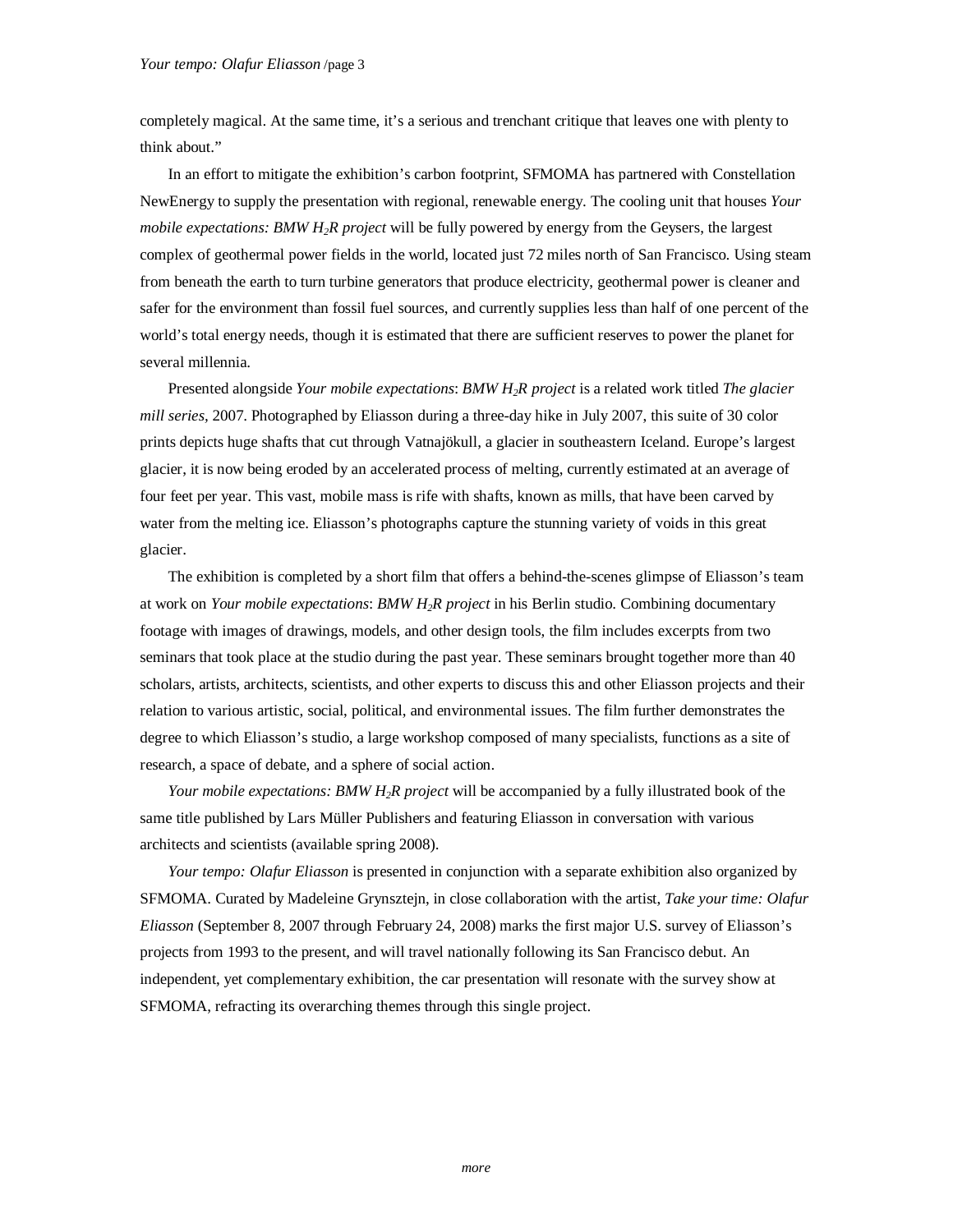## The BMW Art Car Collection

Established in 1975, the BMW Art Car Collection now includes 16 works by prominent artists—including David Hockney, Jenny Holzer, Roy Lichtenstein, Frank Stella, Robert Rauschenberg, and Andy Warhol each making a unique artistic statement about the appearance and meaning of cars in our time. It was the French racing driver Hervé Poulain who first commissioned an artist—his friend Alexander Calder—to paint his BMW racecar in the early 1970s, and this was the spark that led BMW to develop the Art Car program. Apart from being permanently displayed at the BMW Museum in Munich, cars from the collection have been exhibited by numerous museums and galleries worldwide, including the Louvre in Paris, the Palazzo Grassi in Venice, the Powerhouse Museum in Sydney, and the Guggenheim museums in New York and Bilbao.

In April 2005, BMW selected Eliasson for its  $16<sup>th</sup>$  Art Car commission, with input from an international board of curators comprising Bruce W. Ferguson, dean of Columbia University in New York; Pi Li from the Central Academy of Fine Arts in Peking; Suzanne Pagé, director of the Musée d'Art Moderne de la Ville de Paris; Larry Rinder, dean of California College of the Arts in San Francisco; Donna de Salvo, chief curator at the Whitney Museum of American Art in New York; and Carla Schulz-Hoffmann, director of the Pinakothek der Moderne in Munich.

## Special Public Program

#### **Colloquium**

*Our Tempo: Reflections on Your mobile expectations*  Friday, November 16, 1–6 p.m. • Phyllis Wattis Theater \$10 general; \$7 SFMOMA members, students, and seniors. Ticket includes both programs.

Taking Eliasson's frozen vehicle *Your mobile expectations: BMW H2R project* as a starting point, the speakers at this colloquium address the literal, metaphoric, and historical connections among art, design, science, and technology, tracking how invention and imagination suggest new ways of living in a threatened world.

1 p.m.: MAKING YOUR MOBILE EXPECTATIONS Sebastian Behmann, Olafur Eliasson Studio; Verena Kloos, president, BMW Group DesignworksUSA; Henry Urbach, Helen Hilton Raiser Curator of Architecture and Design, SFMOMA.

### 3 p.m.: SITUATING EXPECTATIONS, ART, AND TECHNOLOGY

Michael Hays, Eliot Noyes Professor of Architectural Theory, Harvard University; Andreas and Ilka Ruby, architecture critics, curators, and founders of Texbild, Cologne; Felicity D. Scott, Graduate School of Architecture, Planning, and Preservation, Columbia University, and founding editor, *Grey Room.*

\* \* \*

*Your tempo: Olafur Eliasson* is organized by SFMOMA and generously supported by BMW. Renewable geothermal energy is provided by Constellation NewEnergy. Media support is provided by *Dwell* magazine.

Through its devotion to artistic endeavors, BMW aims to support activities that promote an intercultural dialogue, and is currently involved in more than 100 cultural events, programs, and organizations